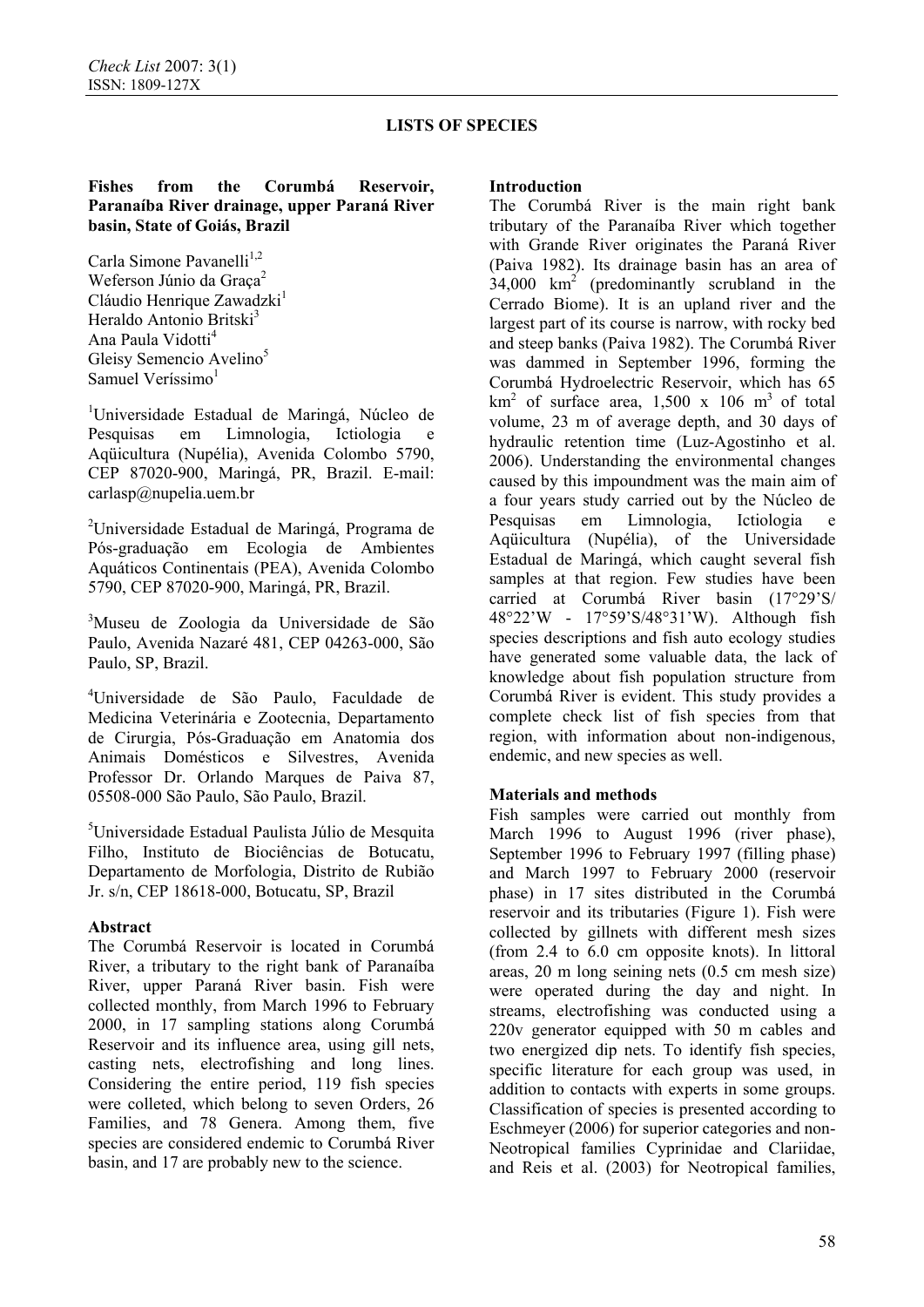except Loricariidae, according to Armbruster (2004). Voucher specimens of each species are deposited in the Coleção de Peixes do Nupélia (Núcleo de Pesquisas em Limnologia, Ictiologia e Aqüicultura), of the Universidade Estadual de Maringá.



**Figure 1**. Partial map of Brazil and adjoining countries showing Corumbá Reservoir and influence area (green dot), Paranaíba River drainage, State of Goiás, Brazil. 1- Paranaíba River, 2- Grande River, and 3- Paraná River.

### **Results and discussion**

Considering the entire period, 119 fish species belonging to seven Orders, 26 Families, and 78 Genera (Table 1) were collected, among which five species are considered endemic from Corumbá River basin, and 17 are probably new to the science, besides eleven introduced non indigenous species.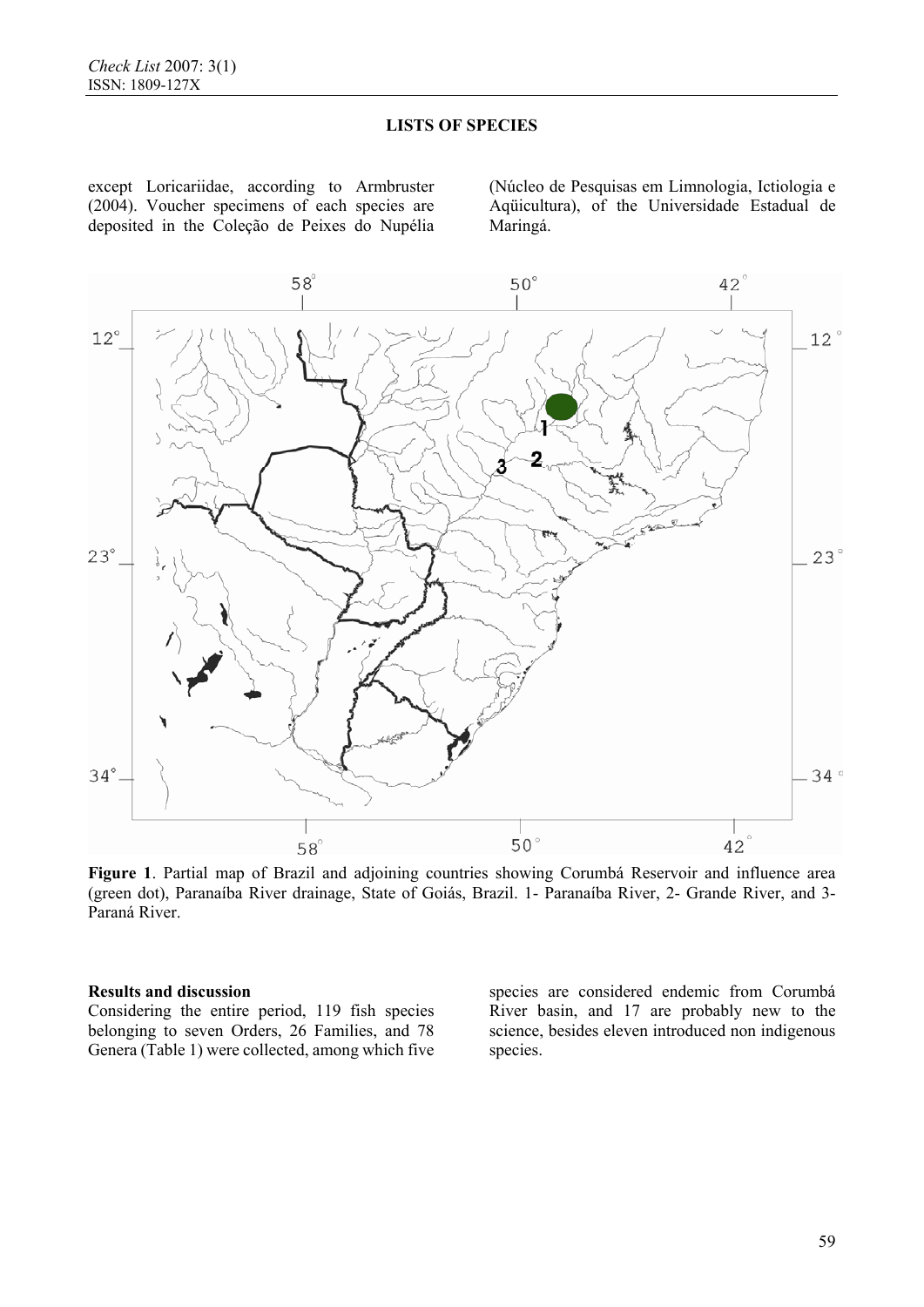l,

# **LISTS OF SPECIES**

**Table 1**. Fish species from the Corumbá Reservoir, upper Paraná River basin. Endemic species to that basin are marked with \*\*, introduced species are marked with \*, and the regional popular name of each species is provided between quotation marks.

| <b>ACTINOPTERYGII</b> |                                                                          |
|-----------------------|--------------------------------------------------------------------------|
| <b>Cypriniformes</b>  |                                                                          |
| Cyprinidae            | Cyprinus carpio Linnaeus, 1758 – "carpa-comum"*                          |
| <b>Characiformes</b>  |                                                                          |
| Parodontidae          | Apareiodon affinis (Steindachner, 1879) - "canivete"                     |
|                       | Apareiodon ibitiensis Campos, 1944 - "canivete"                          |
|                       | Apareiodon piracicabae (Eigenmann, 1907) - "canivete"                    |
|                       | Parodon nasus Kner, 1859 - "canivete"                                    |
| Curimatidae           | Cyphocharax modestus (Fernández-Yépez, 1948) - "sagüiru"                 |
|                       | Steindachnerina corumbae Pavanelli & Britski, 1999 - "sagüiru"**         |
|                       | Steindachnerina insculpta (Fernández-Yépez, 1948) - "sagüiru"            |
| Prochilodontidae      | Prochilodus lineatus (Valenciennes, 1836) - "curimbatá", "curimba"       |
| Anostomidae           | Leporellus vittatus (Valenciennes, 1850) – "solteira"                    |
|                       | Leporinus amblyrhynchus Garavello & Britski, 1987 - "piau"               |
|                       | Leporinus friderici (Bloch, 1794) - "piau-três-pintas"                   |
|                       | Leporinus macrocephalus Garavello & Britski, 1988 - "piavuçu"*           |
|                       | Leporinus microphthalmus Garavello, 1989 - "piau"                        |
|                       | Leporinus obtusidens (Valenciennes, 1836) - "piapara"                    |
|                       | Leporinus octofasciatus Steindachner, 1915 - "flamenguinho"              |
|                       | Leporinus striatus Kner, 1858 - "piau-listrado"                          |
|                       | Leporinus tigrinus Borodin, 1829 - "piau"**                              |
|                       | Leporinus sp.- "piau"                                                    |
|                       | Schizodon nasutus Kner, 1858 - "ximborê"                                 |
| Crenuchidae           | Characidium gomesi Travassos, 1956 - "charutinho", "mocinha"             |
|                       | Characidium aff. zebra Eigenmann, 1909 - "charutinho", "mocinha"         |
|                       | Characidium sp. - "charutinho", "mocinha"                                |
| Characidae            |                                                                          |
| Genera Incertae Sedis | Astyanax altiparanae Garutti & Britski, 2000 - "tambiú"                  |
| in Characidae         | Astyanax bockmanni Vari & Castro, 2007 - "lambari-do-rabo-amarelo"       |
|                       | Astyanax aff. fasciatus (Cuvier, 1819) - "lambari-do-rabo-vermelho"      |
|                       | Astyanax aff. paranae Eigenmann, 1914 - "lambari"                        |
|                       | <i>Bryconamericus stramineus</i> Eigenmann, 1908 – "lambari", "piabinha" |
|                       | Bryconamericus turiuba Langeani et al., 2005 - "lambari", "piabinha"     |
|                       | Hasemania hanseni (Fowler, 1949) - "lambarizinho"                        |
|                       | Hyphessobrycon balbus Myers, 1927 - "lambarizinho"                       |
|                       | Moenkhausia aff. intermedia Eigenmann, 1908 - "pequira"                  |
|                       | Oligosarcus planaltinae Menezes & Géry, 1983 - "saicanga"                |
|                       | Piabina argentea Reinhardt, 1867 - "lambari"                             |
|                       | Salminus brasiliensis (Cuvier, 1816) – "dourado"                         |
|                       | Salminus hilarii Valenciennes, 1850 - "tabarana"                         |
|                       | Triportheus nematurus (Kner, 1858) - "sardela"                           |
|                       |                                                                          |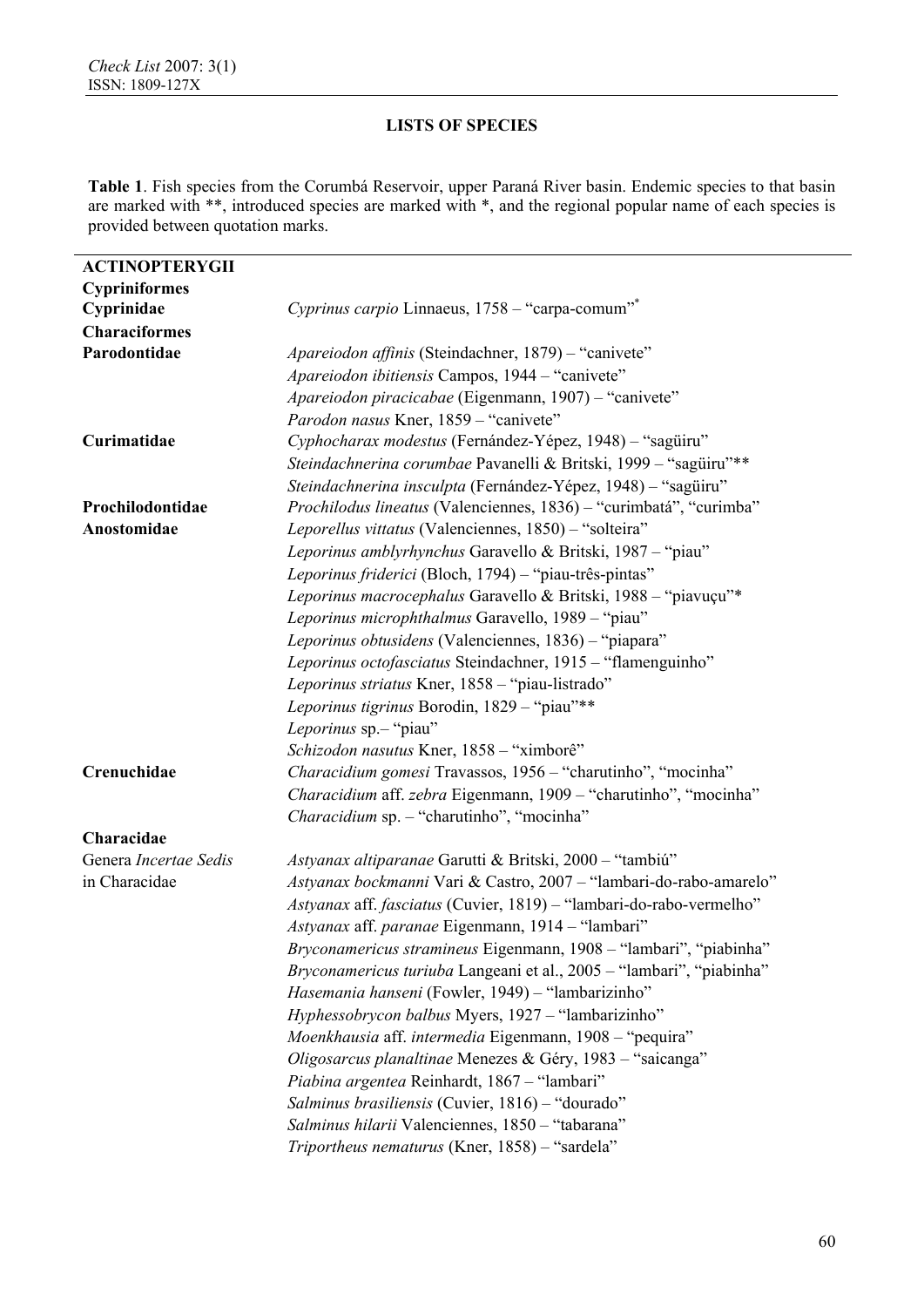| Bryconinae          | Brycon amazonicus (Spix & Agassiz, 1829) - "piraputanga" <sup>*</sup>          |
|---------------------|--------------------------------------------------------------------------------|
|                     | Brycon nattereri Günther, 1864 - "piraputanga"                                 |
|                     | Brycon orbignyanus (Valenciennes, 1850) – "piraputanga"                        |
| Serrasalminae       | Colossoma macropomum (Cuvier, 1818) - "tambaqui"*                              |
|                     | Metynnis cf. lippincottianus (Cope, 1870) - "pacu"                             |
|                     | Myloplus tiete (Eigenmann & Norris, 1900) - "pacu-prata"                       |
|                     | Piaractus mesopotamicus (Holmberg, 1887) - "pacu"                              |
|                     | Serrasalmus maculatus Kner, 1858 - "piranha"                                   |
| Characinae          | Galeocharax knerii (Steindachner, 1879) - "saicanga"                           |
| Cheirodontinae      | Odontostilbe sp. - "lambarizinho"                                              |
| Glandulocaudinae    | Planaltina myersi Böhlke, 1954 - "lambari"**                                   |
| Acestrorhynchidae   | Acestrorhynchus lacustris (Lütken, 1875) - "peixe-cachorro"                    |
| Erythrinidae        | Erythrinus erythrinus (Bloch & Schneider, 1801) - "jeju"*                      |
|                     | Hoplias aff. malabaricus (Bloch, 1794) - "traira"                              |
| Lebiasinidae        | Pyrrhulina australis Eigenmann & Kennedy, 1903                                 |
| <b>Siluriformes</b> |                                                                                |
| Cetopsidae          | Cetopsis gobioides Kner, 1858 - "candiru"                                      |
| Trichomycteridae    | <i>Ituglanis</i> sp. - "candiru"                                               |
|                     | Paravandellia oxyptera Miranda-Ribeiro, 1912 - "candiru-vampiro"               |
| Callichthyidae      | Aspidoras fuscoguttatus Nijssen & Isbrücker, 1976 - "coridoras"                |
|                     | Callichthys callichthys (Linnaeus, 1758) - "camboja, tamboatá"                 |
|                     | Corydoras difluviatilis Britto & Castro, 2002 - "limpa-vidro"                  |
|                     | Hoplosternum littorale (Hancock, 1828) - "tamboatá"                            |
| Loricariidae        |                                                                                |
| Neoplecostominae    | Neoplecostomus sp. - "cascudinho"**                                            |
| Hypoptopomatinae    | New genus $-$ "cascudinho"**                                                   |
| Loricariinae        | Loricaria prolixa Isbrücker & Nijssen, 1978 - "rapa-canoa"                     |
|                     | Rineloricaria cf. latirostris (Boulenger, 1900) - "rapa-canoa"                 |
| Hypostominae        | Hypostomus ancistroides (Ihering, 1911) - "cascudo"                            |
|                     | Hypostomus iheringi (Regan, 1908) - "cascudo"                                  |
|                     | Hypostomus margaritifer (Regan, 1908) - "cascudo"                              |
|                     | Hypostomus nigromaculatus (Schubart, 1964) - "cascudo"                         |
|                     | <i>Hypostomus regani</i> (Ihering, 1905) – "cascudo"                           |
|                     | Hypostomus strigaticeps (Regan, 1908) - "cascudo"                              |
|                     | Hypostomus sp. $1 -$ "cascudo"                                                 |
|                     |                                                                                |
|                     | <i>Hypostomus</i> sp. $2 -$ "cascudo"<br><i>Hypostomus</i> sp. $3 -$ "cascudo" |
|                     |                                                                                |
|                     | <i>Hypostomus</i> sp. $4 -$ "cascudo"                                          |
|                     | <i>Hypostomus</i> sp. $5 -$ "cascudo"                                          |
|                     | <i>Hypostomus</i> sp. $6 -$ "cascudo"                                          |
|                     | <i>Hypostomus</i> sp. $7 -$ "cascudo"                                          |
|                     | Megalancistrus sp. - "cascudo-abacaxi"                                         |
| Pseudopimelodidae   | Pseudopimelodus mangurus (Valenciennes, 1835) - "bagre-sapo"                   |
|                     | Pseudopimelodus pulcher (Boulenger, 1887) - "bagre-sapo"                       |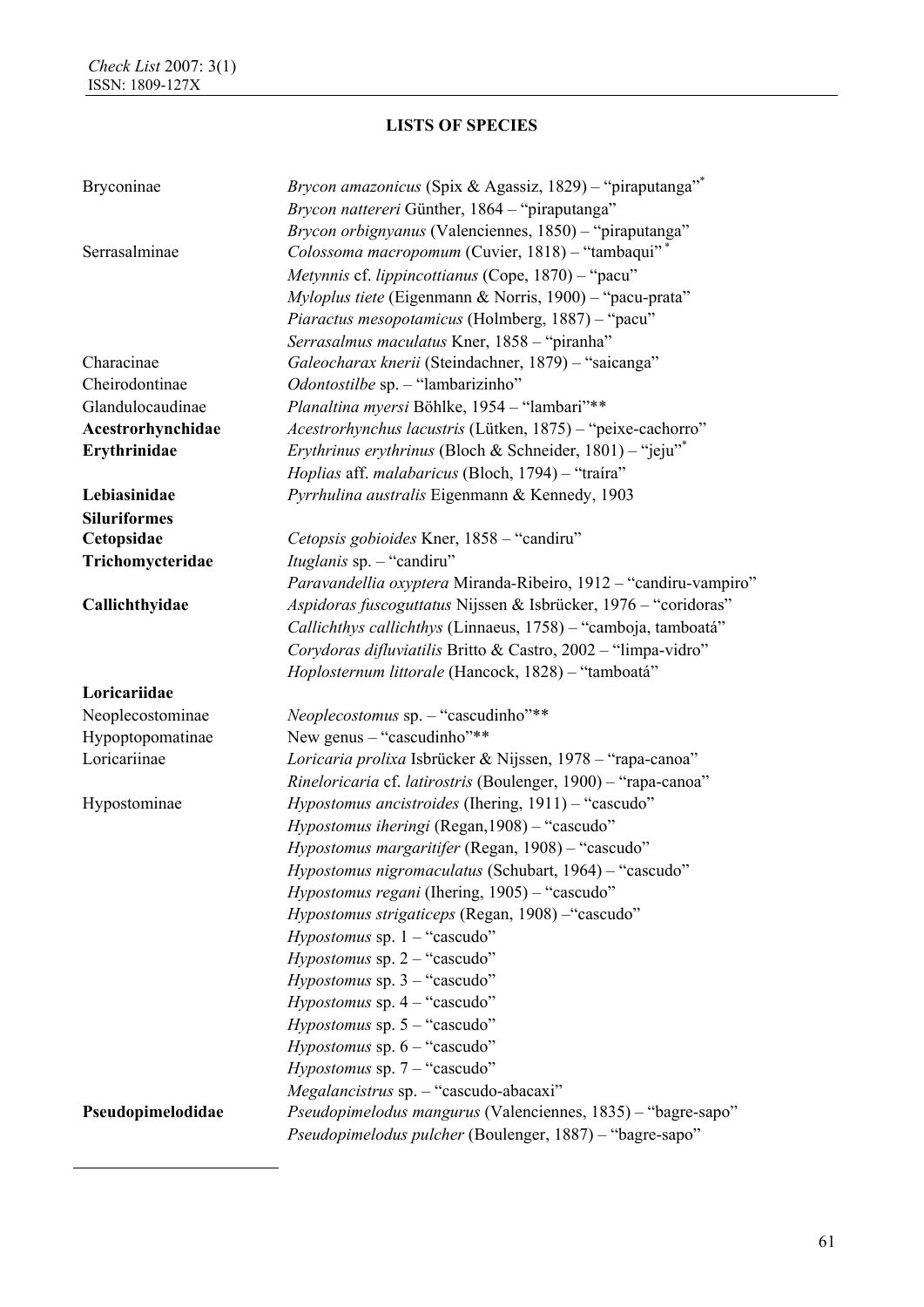| Heptapteridae        | Cetopsorhamdia iheringi Schubart & Gomes, 1959 - "bagre"            |
|----------------------|---------------------------------------------------------------------|
|                      | <i>Imparfinis borodini</i> Mees & Cala, 1989 – "bagre pedra"        |
|                      | Imparfinis schubarti (Gomes, 1956) - "bagrinho"                     |
|                      | Phenacorhamdia tenebrosa (Schubart, 1964) - "bagrinho"              |
|                      | Pimelodella avanhandavae Eigenmann, 1917 - "mandi-chorão"           |
|                      | Pimelodella gracilis (Valenciennes, 1835) - "mandi-chorão"          |
|                      | Rhamdia quelen (Quoy & Gaimard, 1824) - "jundiá"                    |
| Pimelodidae          | <i>Iheringichthys labrosus</i> (Lütken, 1874) – "mandi-beiçudo"     |
|                      | Megalonema platanum (Günther, 1880) - "bagre"                       |
|                      | Pimelodus heraldoi Azpelicueta, 2001 - "mandi"                      |
|                      | Pimelodus maculatus La Cepède, 1803 - "mandi"                       |
|                      | Pimelodus paranaensis Britski & Langeani, 1988 - "mandi"            |
|                      | Pimelodus sp. - "mandi"                                             |
|                      | Pinirampus pirinampu (Spix & Agassiz, 1829) - "barbado"             |
|                      | Pseudoplatystoma corruscans (Spix & Agassiz, 1829) - "pintado"      |
|                      | Sorubim lima (Bloch & Schneider, 1801) - "bico-de-pato"             |
|                      | Steindachneridion scriptum (Miranda-Ribeiro, 1918) - "sorubim"      |
|                      | Zungaro zungaro (Humboldt, 1821) – "jaú"                            |
| <b>Doradidae</b>     | Rhinodoras dorbignyi (Kner, 1855) - "armado"                        |
| Auchenipteridae      | Ageneiosus militaris Valenciennes, 1836 - "manduvê"                 |
|                      | Glanidium cesarpintoi Ihering, 1928 - "bocudo"                      |
|                      | Tatia neivai (Ihering, 1930) - "bocudo"                             |
| Clariidae            | Clarias gariepinus (Burchell, 1822) - "bagre-africano"*             |
|                      |                                                                     |
| <b>Gymnotiformes</b> |                                                                     |
| Gymnotidae           | Gymnotus inaequilabiatus (Valenciennes, 1839) - "morenita, tuvira"* |
| Sternopygidae        | Eigenmannia trilineata López & Castello, 1966 - "espadinha"         |
|                      | Eigenmannia sp. - "espadinha"                                       |
|                      | Sternopygus macrurus (Bloch & Schneider, 1801) - "itui"             |
| Apteronotidae        | Apteronotus sp. - "itui"                                            |
|                      | Porotergus ellisi Arámburu, 1957 - "ituí"                           |
| Cyprinodontiformes   |                                                                     |
| Poeciliidae          | <i>Poecilia reticulata</i> Peters, 1859 – "guaru" <sup>*</sup>      |
|                      | Xiphophorus hellerii Heckel, 1848 - "espadinha"*                    |
| Synbranchiformes     |                                                                     |
| Synbranchidae        | Synbranchus marmoratus Bloch, 1795 - "muçum"                        |
| <b>Perciformes</b>   |                                                                     |
| Cichlidae            | Cichla kelberi Kullander & Ferreira, 2006 - "tucunaré"*             |
|                      | Cichlasoma paranaense Kullander, 1983 - "cará"                      |
|                      | Crenicichla haroldoi Luengo & Britski, 1974 - "joaninha"            |
|                      | Crenicichla niederleinii (Holmberg, 1891) - "joaninha"              |
|                      | Laetacara sp. $-$ "cará" <sup>*</sup>                               |
|                      | Satanoperca pappaterra (Heckel, 1840) - "cará"                      |
|                      | Oreochromis niloticus (Linnaeus, 1758) - "tilápia-do-Nilo"*         |
|                      | Tilapia rendalli (Boulenger, 1897) - "tilápia"*                     |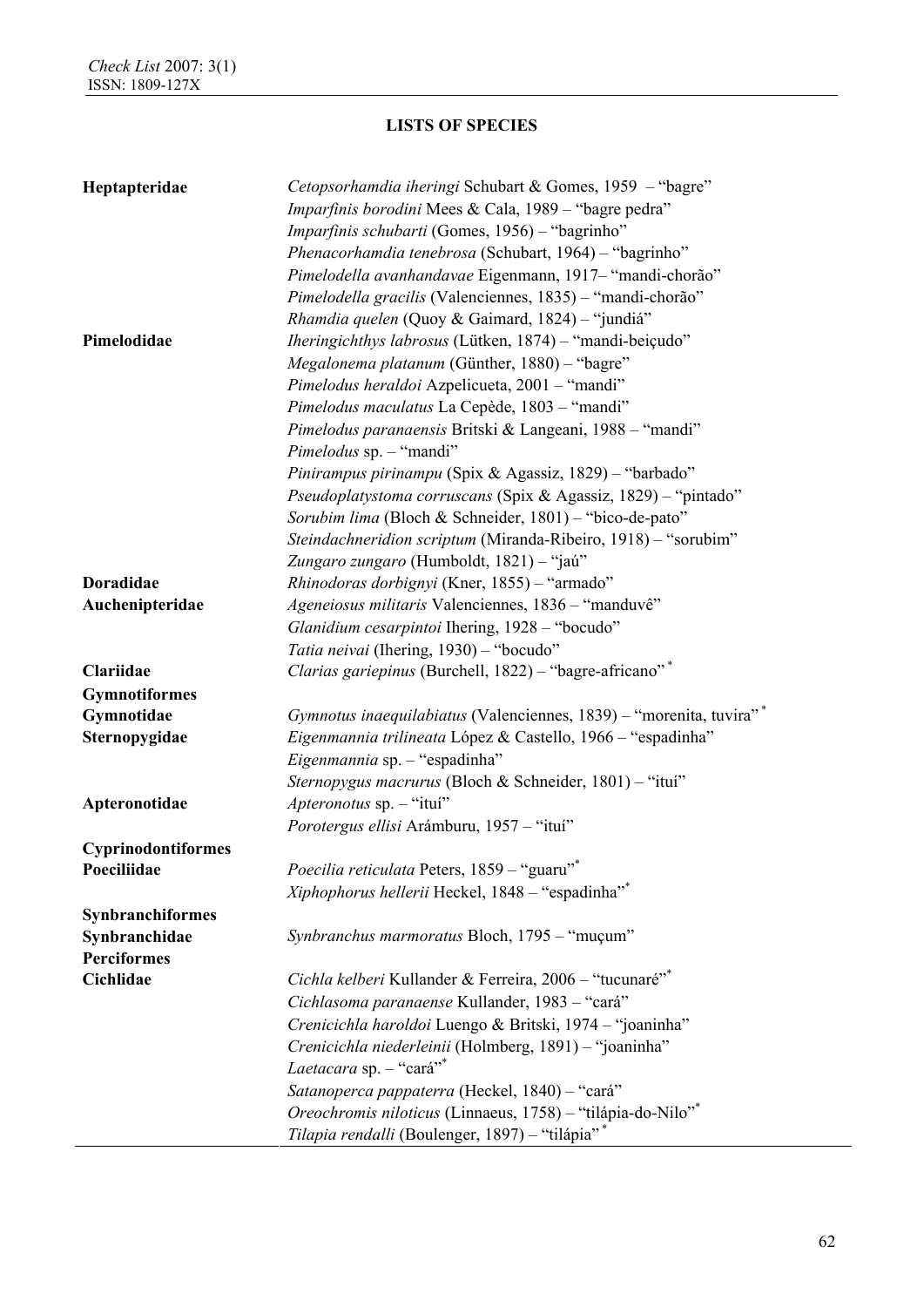Luz-Agostinho et al. (2006) studied food spectrum and trophic structure of 64 fish species from the Corumbá Reservoir, however some of them were misidentified. For standardizing purposes, the updated names of those species are presented between parentheses: *Ageneiosus valenciennesi* (*A*. *militaris*), *Astyanax bimaculatus* (*A*. *altiparanae*), *Astyanax eigenmanniorum* (*A. bockmanni*), *Cichla monoculus* (*C*. *kelberi*), *Gymnotus carapo* (*G*. *inaequilabiatus*), *Lebistes reticulatus* (*Poecilia reticulata*), *Megalonema platanus* (*M*. *platanum*), *Nannorhamdia schubarti* (*Imparfinis schubarti*), *Parodon tortuosus* (*P*. *nasus*), *Pimelodus fur* (*P*. *heraldoi*), *Pimelodus paranensis* (*P. paranaensis*), *Salminus maxillosus* (*S*. *brasiliensis*) and *Serrasalmus spilopleura* (*S*. *maculatus*). *Neoplecostomus paranensis* is called herein as *Neoplecostomus* sp. according to a study that has been carried out by C.H. Zawadzki, C.S. Pavanelli and F. Langeani (pers. comm.).

The Paranaíba River basin presents some endemic species of different groups. It is attributed to a series of rapids which represent barriers to free dispersal of fishes between upper and lower parts of the basin (Pavanelli and Britski 1999). This hypothesis is corroborated by some authors (*e.g.* Ribeiro et al. 2004) who described *Creagrutus varii* from the Paranaíba River basin. Zarske and Géry (1999), and Menezes et al. (2003) described new species apparently restrict to that region, in addition to some other species mentioned by Reis et al. (2003), which only occur in the Corumbá River basin, such as *Hasemania crenuchoides* (not captured in this study), *Planaltina myersi*, and *Steindachnerina corumbae*. *Leporinus tigrinus*, described from the type-locality "Goyaz" by Borodin in 1929 had never been collected again after that. Since then it has been considered restricted to the Araguaia/Tocantins basin (Britski 1997; Garavello and Britski 2003). However, considering the provenience of all material of Thayer Expedition labeled as "Goyaz" as from the Araguaia/Tocantins basin is not recommended by Lima (2004), who studied some *Brycon* species. Only one specimen attributed to *L. tigrinus* was caught in this study, but considering its very peculiar color pattern, it can be certainly attributed to this species. It corroborates the Lima's comment

and contributes to indicate the type-locality of this species is Paraná River rather than Araguaia River.

Some of the non-indigenous species captured in the whole survey were originally from other Brazilian basins and others were even from other countries. *Brycon amazonicus*, *Clarias gariepinus, Colossoma macropomum*, *Cyprinus carpio*, *Leporinus macrocephalus, Oreochromis niloticus* and *Tilapia rendalli* which were represented only by large individuals, and occurred sporadically in the samples, may have been intentional or accidentally carried or having escaped from some small ponds or tanks situated near the sampling region. *Erythrinus erythrinus*  and *Gymnotus inaequilabiatus* were also sporadic, and as they are commonly used as live bait by Brazilian anglers, it could explain their presence in the Corumbá River basin. *Laetacara* sp., *Poecilia reticulata,* and *Xiphophorus hellerii* may also have been intentional or accidentally carried by aquarists or for controlling insects' larvae. *Cichla kelberi*, native from Amazon basin, was introduced in several Brazilian rivers for recreational fishing. All the indigenous species listed in Table I with no specific name are probably new species which have been studied for specialists, including a new genus of Hypoptopomatinae subfamily.

# **Acknowledgements**

Special tribute is due to Douglas P. Lopes (in memoriam) who started working on this project and prematurely died on September 2000 in a traffic accident. Thanks are also given to Furnas Centrais Elétricas S.A. and Nupélia/UEM (Núcleo de Pesquisas em Limnologia, Ictiologia e Aqüicultura) for offering logistical support for collecting and analyzing materials. To Flávio C. T. Lima and Naércio A. Menezes (MZUSP), Flávio A. Bockmann and Aléssio Datovo (USP/LIRP) for helping to identify some fish species. This study was partially supported by grants from CNPq (Conselho Nacional de Desenvolvimento Científico e Tecnológico) to CSP, HAB, GSA, and Capes (Coordenação de Aperfeiçoamento de Pessoal de Nível Superior), to WJG and APV.